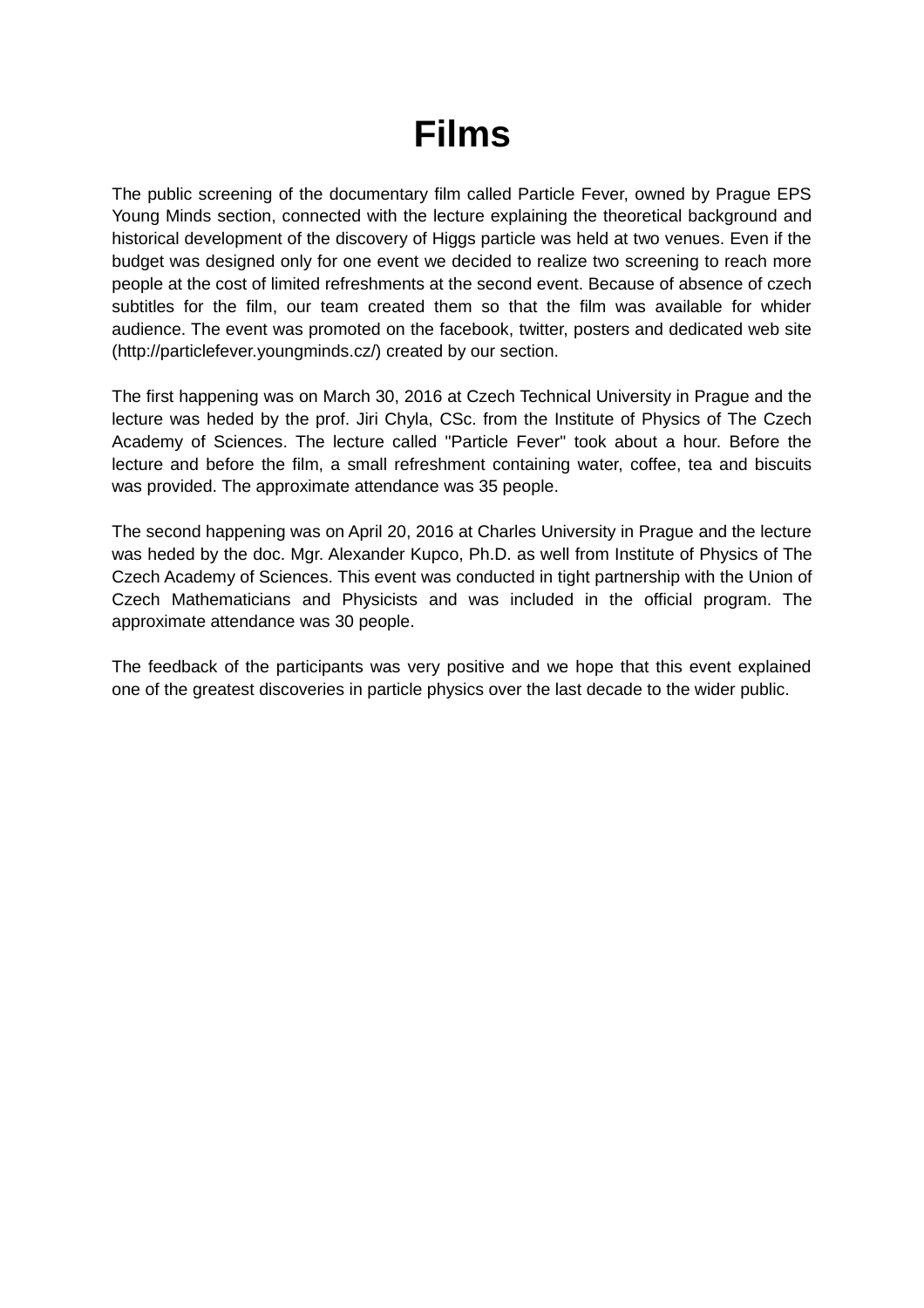### **International Particle Physics Masterclasses**

International Masterclasses is an annual event tratitionally held in February or March, which provides a unique opportunity for 15-19-year old students to discover particle physics. A total of approximately 10.000 high school students from 47 countries participate every year, effectively getting insight into topics and methods of basic research at the fundaments of matter and forces. Not only are they given a chance to get out of school without being prosecuted, but they also put their hands on an experiment themselves by performing measurements on real data from particle physics experiments at CERN. Almost 200 universities or research centres are involved in this project.

There are three participating institutes in the Czech Republic – the Institute of Physics at the Silesian University in Opava, the Institute of Particle and Nuclear Physics at the Charles University in Prague and the Faculty of Nuclear Sciences and Physical Engineering at the Czech Technical University (FNSPE CTU) in Prague.

This year's International Particle Physics Masterclasses at the FNSPE CTU took place on March 18 2016 at the faculty's headquarters. The Czech part of the project is being organised in cooperation with the International Paticle Physics Outreach Group, Prague EPS Young Minds section and CERN. The students are given an unique opportunity to become a particle physicist for one day without needing any special knowledge.

In the morning, the students went through a series of instructive lectures given by scientists who actively work at CERN, whereas in the afternoon, an actual data analysis from two LHC experiments – ATLAS and ALICE – was carried out. While analysing the experimental data from ATLAS, the students were given a chance to (re)discover the (divine) Higgs boson. The results were forwarded to CERN. The highlight of the day was a live videoconference with CERN physicist and with other teams from several universities abroad. At the very end, the best team was proclaimed. During the day, organizers prepared lunch, refreshments, beverages and coffe for participating students.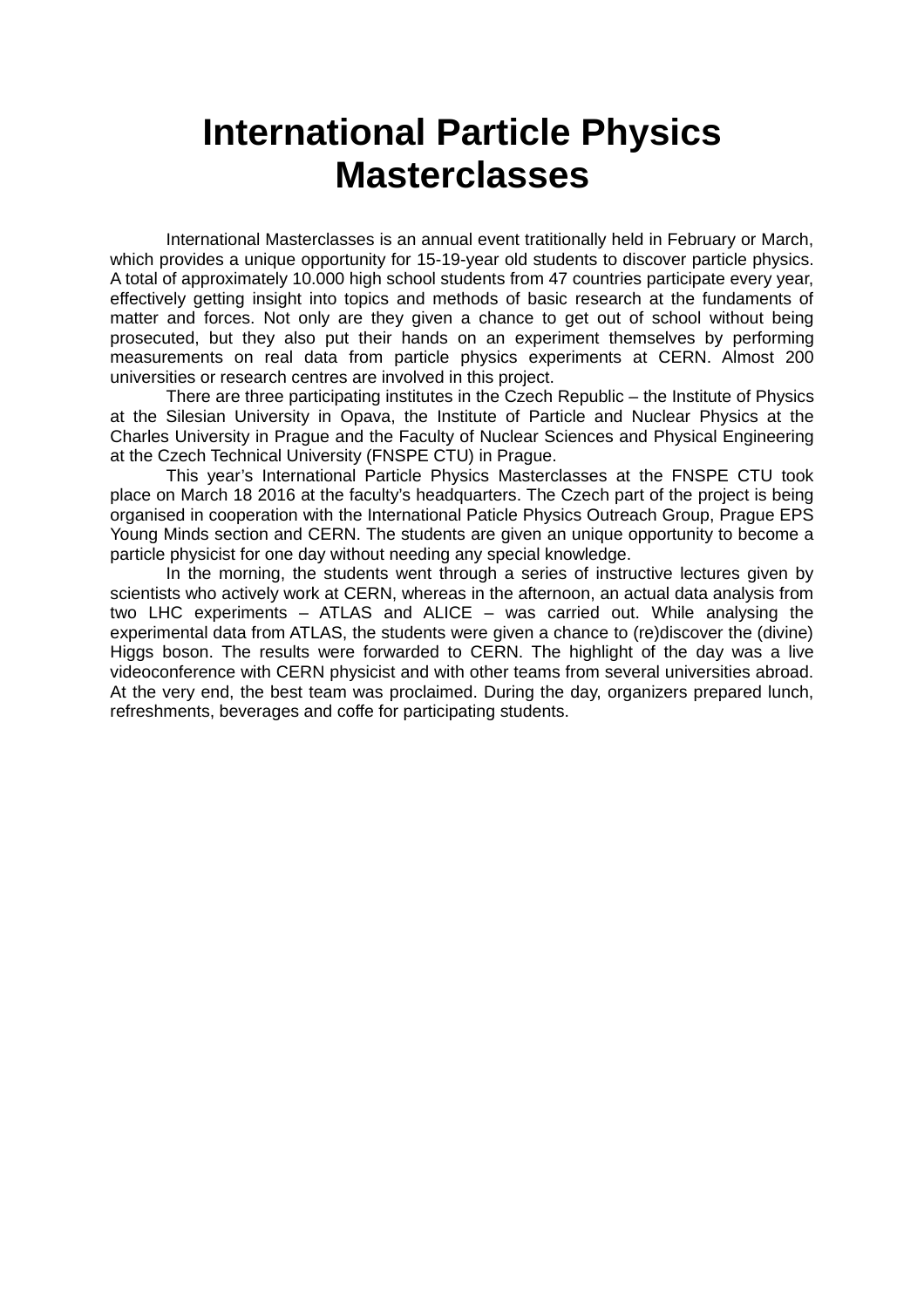## **Mythbusters**

In the last semester, the Mythbusters, organised by Prague EPS Young minds section, tackled one of the many conspiracy theories surrounding the LHC at CERN. Though the level of falsehood was astonishing, most of the statements presented are easily disproved and are based on complete lack of knowledge of the subject. This time, the Mythbusters have chosen less public, but partially more challenging target.

Gabor Fekete is notorious figure in the physics community. Many of those working in the field have received at least one email from this person - proclaiming most of the modern physics false and introducing new theory of particle mass. Fekete boldly challenges modern discoveries ( e.g. last two Nobel prizes awarded in physics - Higgs Boson and Neutrino oscillation), but as most of conspiracy theories he fails to deliver any evidence and his counter-theory is base of false usage of established theories.

True malice of this persona however does not come from annoying spamming of vast number of physicist, but from false and unlawful impersonation of various prominent figures. He has pretended to be for example Peter Higgs or various members of Nobel committee. Though probably everyone can see through this deceit, it only shows that his claims cannot stand on its own merit and Gabor Fekete has to lower himself to such methods.

The Mythbuster's presentation focused mainly on debunking the "Fekete theory", where we tried to accurately present his theory and point out inconsistent usage of physical formulas. Further we disproved the accusations made against modern physics, defending for example Higgs boson discovery, where Fekete claims only one Higgs was observed (which is preposterous only because it was observed separately on two experiments).

 The presentation was accompanied by refreshments in form of sandwiches and cakes. The event was attended by approximately 20 people and was well received, followed by conversation between presenters and the audience. It was for example pointed out that people from CERN also tend to get messages from Gabor Fekete.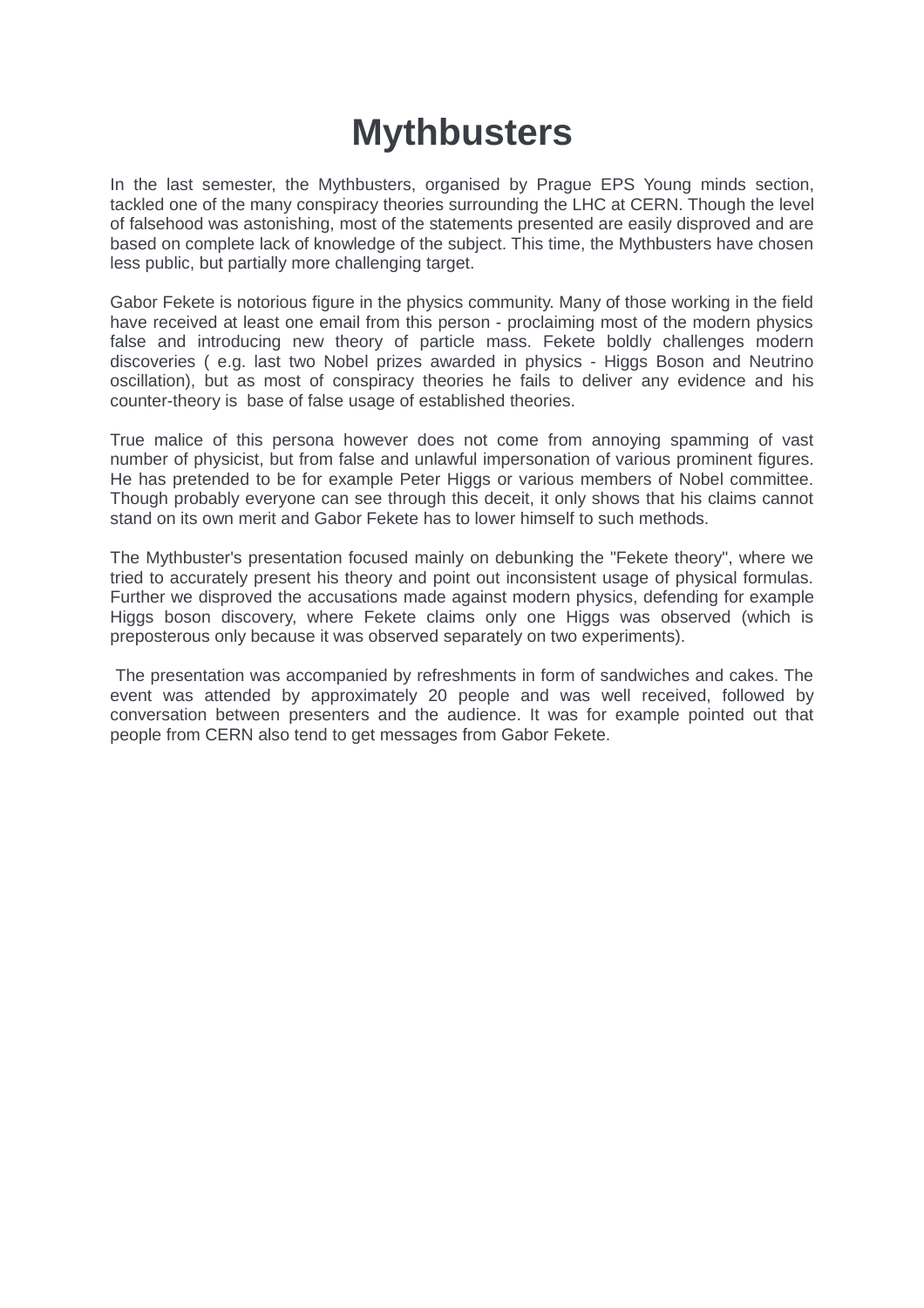# **7th CZ-SK Science Students Conference and CTU Students Meeting at the Start of the Semester**

Prague EPS Young Minds section organized two large student meetings during the last few months. Both of them took place at Czech Technical University in Prague, first of them in April and the other one in May.

The first one was Start of the Semester Party. Well-organized advertisement of this event across Prague universities resulted in attendance of approximately 60 students. At the beginning, invited speaker gave the interesting talk about the gravitational waves, one of the newest and very important science discoveries. After a long and passionate discussion, all of the students attending the presentation were invited for the evening buffet, that lasted till the late-night hours. This event was generally rated as a good idea to connect students via interesting multidiscipline and actual presentation, and it is demanded to be organized in future.

Czechoslovak Science Students Conference is meeting of university students, when they have great opportunity to present their physical research and meet their colleagues. This conference is organized each year alternately in Slovakia and Czech Republic. This year, 60 students from these countries met at Czech Technical University in Prague. During the first day, students could attend several excursions in laboratories in Prague. At the evening, they were invited to a ceremonial dinner. After this dinner, we presented Young Minds project and our activities, then students could watch movie "Particle fever", owned by our section. The second day of conference was dedicated for presentations in 6 sections, each supervised by its jury. At the end of the conference, students with the best presentations were granted a prize. Prague EPS Young Minds section collaborated with Faculty of Nuclear Sciences and Physical engineering on organization of this conference. Particularly, we organized all of the activities during the first day of this international meeting. The second day, we arranged coffee breaks and helped with technical issues of the conference. Our contribution on organization of this event was highly appreciated.